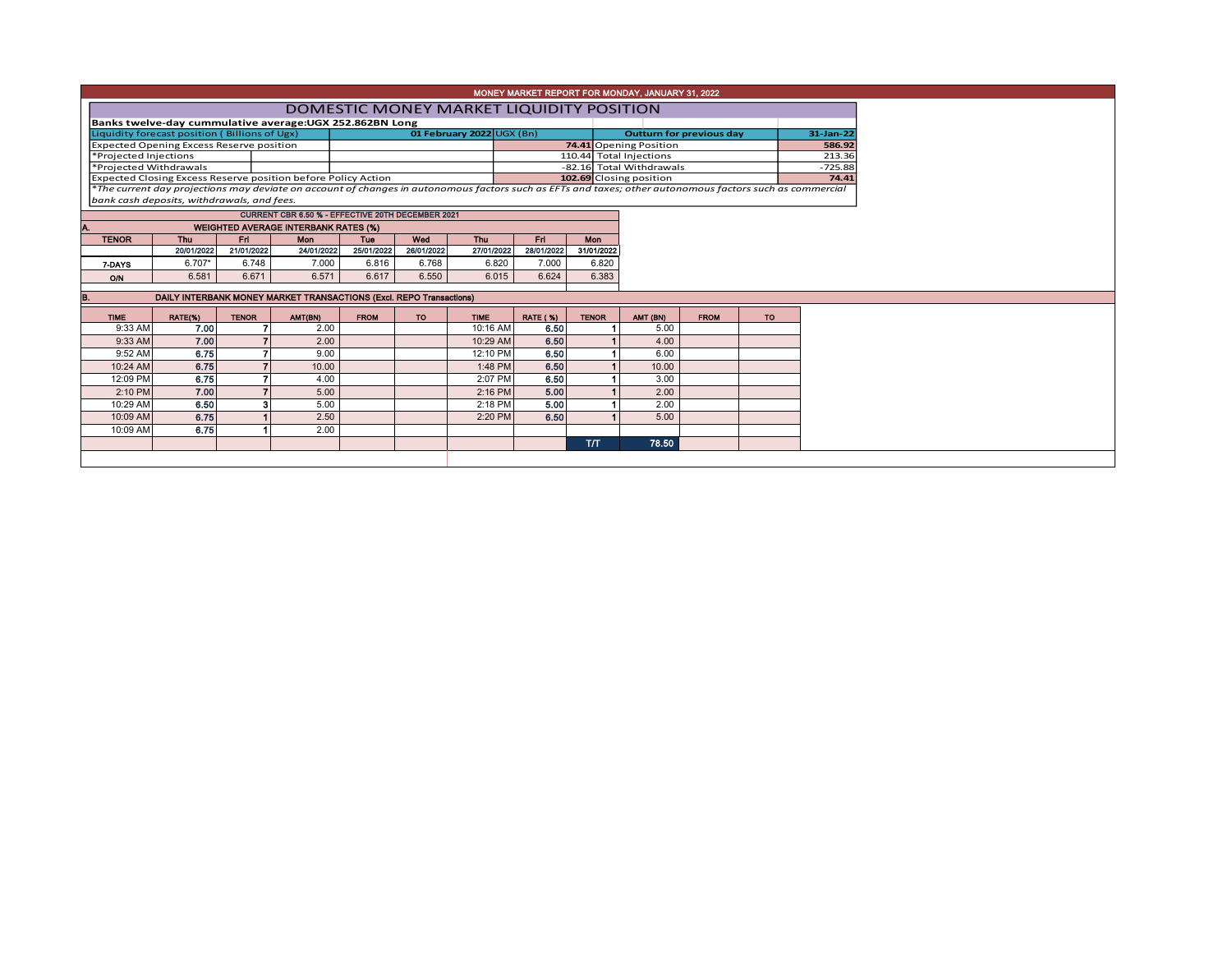| IC.                                                              | <b>CBR AND THE 7- DAY WAR INTERBANK RATES</b>                                                        |                      |                        |                 |                                        |                                                                 |                  |                |              |              |             |              |            |            |
|------------------------------------------------------------------|------------------------------------------------------------------------------------------------------|----------------------|------------------------|-----------------|----------------------------------------|-----------------------------------------------------------------|------------------|----------------|--------------|--------------|-------------|--------------|------------|------------|
| 9.500                                                            |                                                                                                      |                      |                        |                 |                                        |                                                                 |                  |                |              |              |             |              |            |            |
| 9.000                                                            |                                                                                                      |                      |                        |                 |                                        |                                                                 |                  |                |              |              |             |              |            |            |
| 8.500<br>8.000                                                   |                                                                                                      |                      |                        |                 |                                        |                                                                 |                  |                |              |              |             |              |            |            |
| 7.500                                                            |                                                                                                      |                      |                        |                 |                                        |                                                                 |                  |                |              |              |             |              |            |            |
| 7.000                                                            |                                                                                                      |                      |                        |                 |                                        |                                                                 |                  |                |              |              |             |              |            |            |
| 6.500<br>6.000                                                   |                                                                                                      |                      |                        |                 |                                        |                                                                 |                  |                |              |              |             |              |            |            |
| 5.500                                                            |                                                                                                      |                      |                        |                 |                                        |                                                                 |                  |                |              |              |             |              |            |            |
| 5.000                                                            |                                                                                                      |                      |                        |                 |                                        |                                                                 |                  |                |              |              |             |              |            |            |
| 4.500<br>4.000                                                   |                                                                                                      |                      |                        |                 |                                        |                                                                 |                  |                |              |              |             |              |            |            |
|                                                                  | 14/01/2022                                                                                           | 17/01/2022           | 18/01/2022             |                 | 19/01/2022                             | 20/01/2022                                                      |                  | 21/01/2022     | 24/01/2022   |              | 25/01/2022  | 27/01/2022   | 28/01/2022 | 31/01/2022 |
|                                                                  |                                                                                                      |                      |                        |                 |                                        |                                                                 |                  |                |              |              |             |              |            |            |
|                                                                  |                                                                                                      |                      |                        |                 |                                        | • Overnight WAR -7-day WAR - CBR rate -Upper bound -Lower bound |                  |                |              |              |             |              |            |            |
|                                                                  |                                                                                                      |                      |                        |                 |                                        |                                                                 |                  |                |              |              |             |              |            |            |
| D.<br><b>DATE</b>                                                | MONETARY POLICY OPERATIONS MATURITIES PROFILE: (03-FEB- 2022 TO 18-AUG- 2022)<br><b>THUR</b>         | <b>THUR</b>          |                        | <b>THUR</b>     | <b>THUR</b>                            | <b>THUR</b>                                                     | <b>THUR</b>      | <b>THUR</b>    | <b>THUR</b>  | <b>THUR</b>  | <b>THUR</b> | <b>TOTAL</b> |            |            |
|                                                                  | 03-Feb-22                                                                                            | 10-Feb-22            | 17-Feb-22              | 24-Feb-22       | 03-Mar-22                              | 10-Mar-22                                                       | 17-Mar-22        | 31-Mar-22      | 14-Apr-22    | 04-Aug-22    | 18-Aug-22   |              |            |            |
| <b>REPO</b>                                                      | 690.37                                                                                               | $\sim$               | $\sim$                 | $\sim$          | $\sim$                                 | $\sim$                                                          | $\sim$           | $\sim$         | $\sim$       | $\sim$       | $\sim$      | 690.37       |            |            |
| <b>REV REPO</b>                                                  | $\sim$                                                                                               | $\sim$               | $\sim$                 | $\sim$          | $\sim$                                 | $\sim$                                                          | $\sim$           | $\sim$         | $\sim$       | $\sim$       | $\sim$      | $\sim$       |            |            |
| <b>BOU BILL/DEPO A</b>                                           | 29.20                                                                                                | 20.00                | 43.00                  | 10.00           | 2.30                                   | 5.60                                                            | 24.00            | 5.09           | 30.00        | 33.00        | 26.60       | 228.79       |            |            |
| <b>TOTALS</b>                                                    | 719.57<br>Total O/S Deposit Auction & BOU Bill balances held by BOU up to 18 AUGUST 2022: UGX 229 BN | 20.00                | 43.00                  | 10.00           | 2.30                                   | 5.60                                                            | 24.00            | 5.09           | 30.00        | 33.00        | 26.60       | 919.15       |            |            |
|                                                                  | Total O/S Repo, Reverse Repo, BOU Bill balances held by BOU: UGX 919 BN                              |                      |                        |                 |                                        |                                                                 |                  |                |              |              |             |              |            |            |
|                                                                  | (EI) STOCK OF TREASURY SECURITIES                                                                    |                      |                        |                 | Eii)                                   | <b>MONETARY POLICY MARKET OPERATIONS</b>                        |                  |                |              |              |             |              |            |            |
|                                                                  | LAST TBIILS ISSUE DATE: 20-JANUARY-2022                                                              |                      |                        |                 | (VERTICAL REPOS, REV-REPOS & BOU BILL) |                                                                 |                  |                |              |              |             |              |            |            |
| 5,641.46<br>01/02/2022<br>On-the-run O/S T-BILL STOCKs (Bns-UGX) |                                                                                                      |                      |                        |                 | OMO                                    | <b>ISSUE DATE</b>                                               | <b>AMOUNT</b>    | <b>WAR</b>     | <b>RANGE</b> | <b>TENOR</b> |             |              |            |            |
|                                                                  | On-the-run O/S T-BONDSTOCKs(Bns-UGX)<br>TOTAL TBILL & TBOND STOCK- UGX                               |                      | 22,577.48<br>28,218.94 | 01/02/2022 REPO | <b>REPO</b>                            | 31-Dec<br>05-Jan                                                | 392.00<br>273.00 | 6.500<br>6.500 |              |              |             |              |            |            |
| O/S=Outstanding                                                  |                                                                                                      |                      |                        |                 | <b>BOU BILL</b>                        | 06-Jan                                                          | 9.95             | 6.906          |              | 28           |             |              |            |            |
| <b>MATURITY</b>                                                  | <b>TOTAL STOCK</b>                                                                                   | YTM (%)              | <b>CHANGE IN</b>       |                 | <b>BOU BILL</b>                        | 06-Jan                                                          | 2.28             | 7.149          |              | 56           |             |              |            |            |
|                                                                  | (BN UGX)                                                                                             | AT CUT OFF YTM (+/-) |                        |                 | <b>BOU BILL</b>                        | 06-Jan                                                          | 5.09             | 7.452          |              | 84           |             |              |            |            |
| 91                                                               | 99.66                                                                                                | 6.501                | 0.000                  |                 | <b>REPO</b>                            | 06-Jan                                                          | 374.00           | 6.500          |              |              |             |              |            |            |
| 182                                                              | 430.15                                                                                               | 8.400                | 0.000                  |                 | <b>REVREPO</b>                         | 11-Jan                                                          | 185.00           | 6.500          |              |              |             |              |            |            |
| 364<br>2YR                                                       | 5,111.65<br>257.11                                                                                   | 10.000<br>11.000     | $-0.400$<br>1.000      |                 | <b>REPO</b><br><b>REPO</b>             | 14-Jan<br>17-Jan                                                | 242.00<br>232.00 | 6.500<br>6.500 |              |              |             |              |            |            |
| 3YR                                                              |                                                                                                      | 12.090               | $-1.010$               |                 | <b>REPO</b>                            | 19-Jan                                                          | 268.00           | 6.500          |              |              |             |              |            |            |
| 5YR                                                              | 1,119.91                                                                                             | 14.390               | 1.390                  |                 | <b>BOU BILL</b>                        | 20-Jan                                                          | 42.77            | 6.906          |              | 28           |             |              |            |            |
| 10YR                                                             | 10,605.20                                                                                            | 14.000               | 0.261                  |                 | <b>BOU BILL</b>                        | 20-Jan                                                          | 23.74            | 7.143          |              | 56           |             |              |            |            |
| 15YR                                                             | 8,786.42                                                                                             | 14.390               | $-1.510$               |                 | <b>BOU BILL</b>                        | 20-Jan                                                          | 29.50            | 7.398          |              | 84           |             |              |            |            |
| <b>20YR</b>                                                      | 1,808.84                                                                                             | 15,900               | 0.400                  |                 | <b>REPO</b>                            | 20-Jan                                                          | 171.00           | 6.500          |              |              |             |              |            |            |
|                                                                  | Cut OFF is the lowest price/ highest yield that satisfies the auction awarded amount.                |                      |                        |                 | <b>REPO</b>                            | 31-Jan                                                          | 690.00           | 6.500          |              |              |             |              |            |            |

WAR-Weighted Average Rate